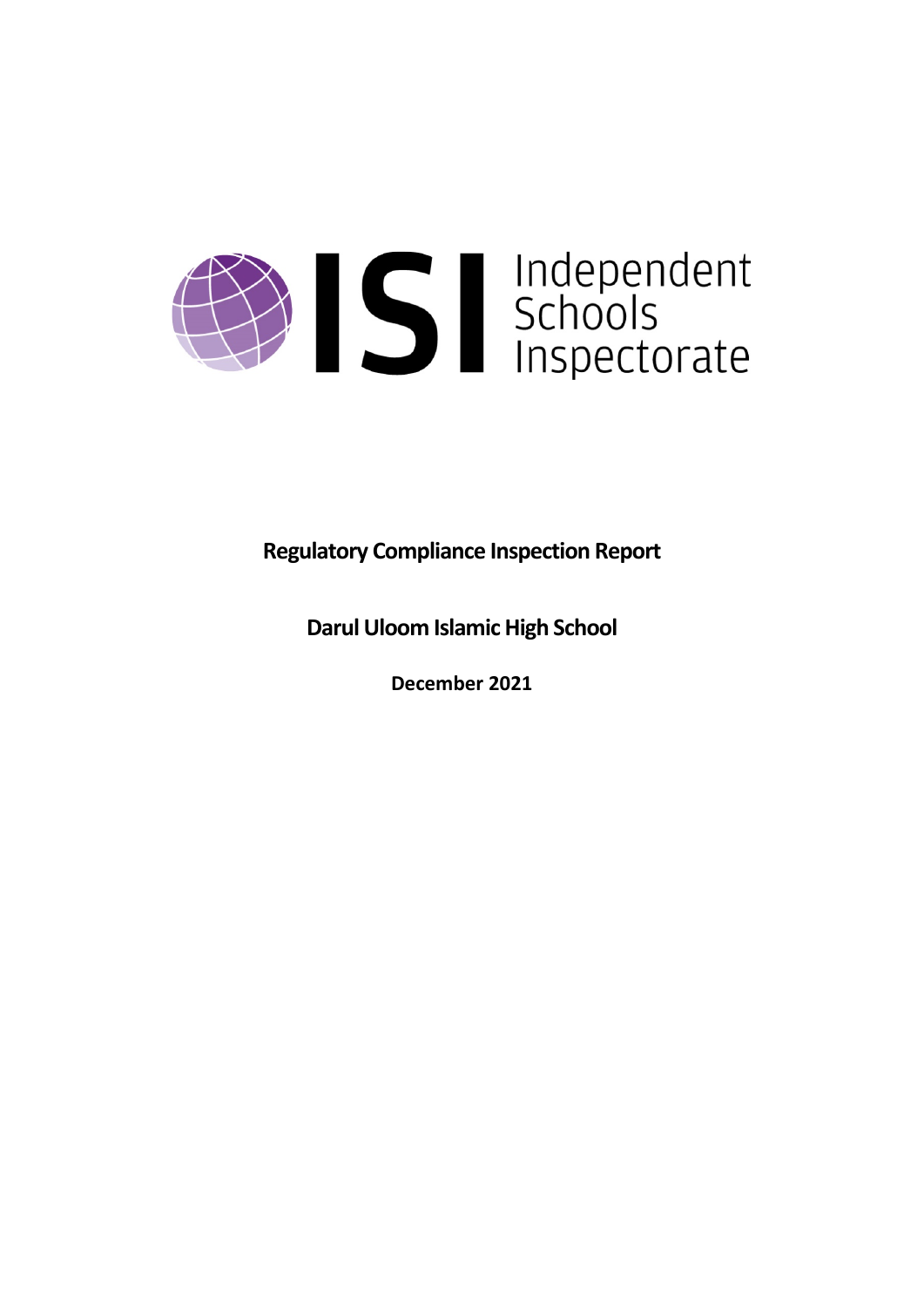# **Contents**

| <b>School's Details</b> |                                                                      |   |
|-------------------------|----------------------------------------------------------------------|---|
| 1.                      | <b>Background Information</b>                                        | 4 |
|                         | <b>About the school</b>                                              | 4 |
|                         | What the school seeks to do                                          | 4 |
|                         | About the pupils                                                     | 4 |
| 2.                      | <b>Regulatory Compliance Inspection</b>                              | 5 |
|                         | <b>Preface</b>                                                       | 5 |
|                         | <b>Key findings</b>                                                  | 6 |
|                         | PART 1 - Quality of education provided                               | 6 |
|                         | PART 2 - Spiritual, moral, social and cultural development of pupils | 6 |
|                         | PART 3 - Welfare, health and safety of pupils                        | 6 |
|                         | PART 4 – Suitability of staff, supply staff, and proprietors         | 7 |
|                         | PART 5 - Premises of and accommodation at schools                    | 7 |
|                         | <b>PART 6 - Provision of information</b>                             | 7 |
|                         | PART 7 - Manner in which complaints are handled                      | 7 |
|                         | PART 8 - Quality of leadership in and management of schools          | 8 |
| 3.                      | <b>Inspection Evidence</b>                                           | 9 |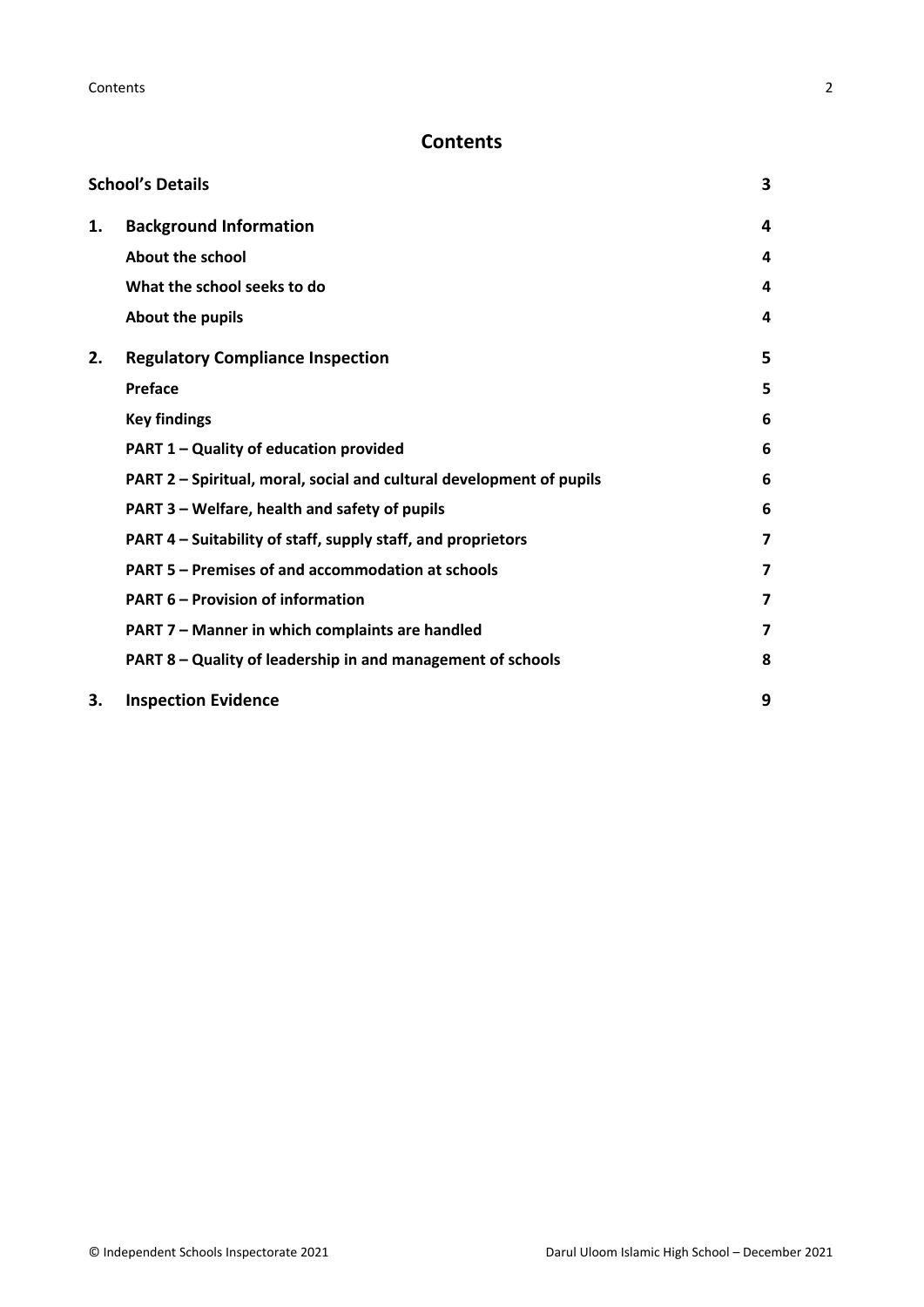| <b>School</b>            | Darul Uloom Islamic High School                                                                                      |
|--------------------------|----------------------------------------------------------------------------------------------------------------------|
| <b>DfE</b> number        | 330/6078                                                                                                             |
| <b>Address</b>           | Darul Uloom Islamic High School<br>521-527 Coventry Road<br><b>Small Heath</b><br>Birmingham<br><b>West Midlands</b> |
|                          | <b>B10 OLL</b>                                                                                                       |
| <b>Telephone number</b>  | 01216 886507                                                                                                         |
| <b>Email address</b>     | contact@darululoom.org.uk                                                                                            |
| Headteacher              | Mr Azharul Islam                                                                                                     |
| Proprietor               | Jami Mosque & Islamic Centre                                                                                         |
| Age range                | 11 to 16                                                                                                             |
| Number of pupils on roll | 135                                                                                                                  |
|                          | <b>Seniors</b><br>135                                                                                                |
| <b>Inspection dates</b>  | 08 to 10 December 2021                                                                                               |

# <span id="page-2-0"></span>**School's Details**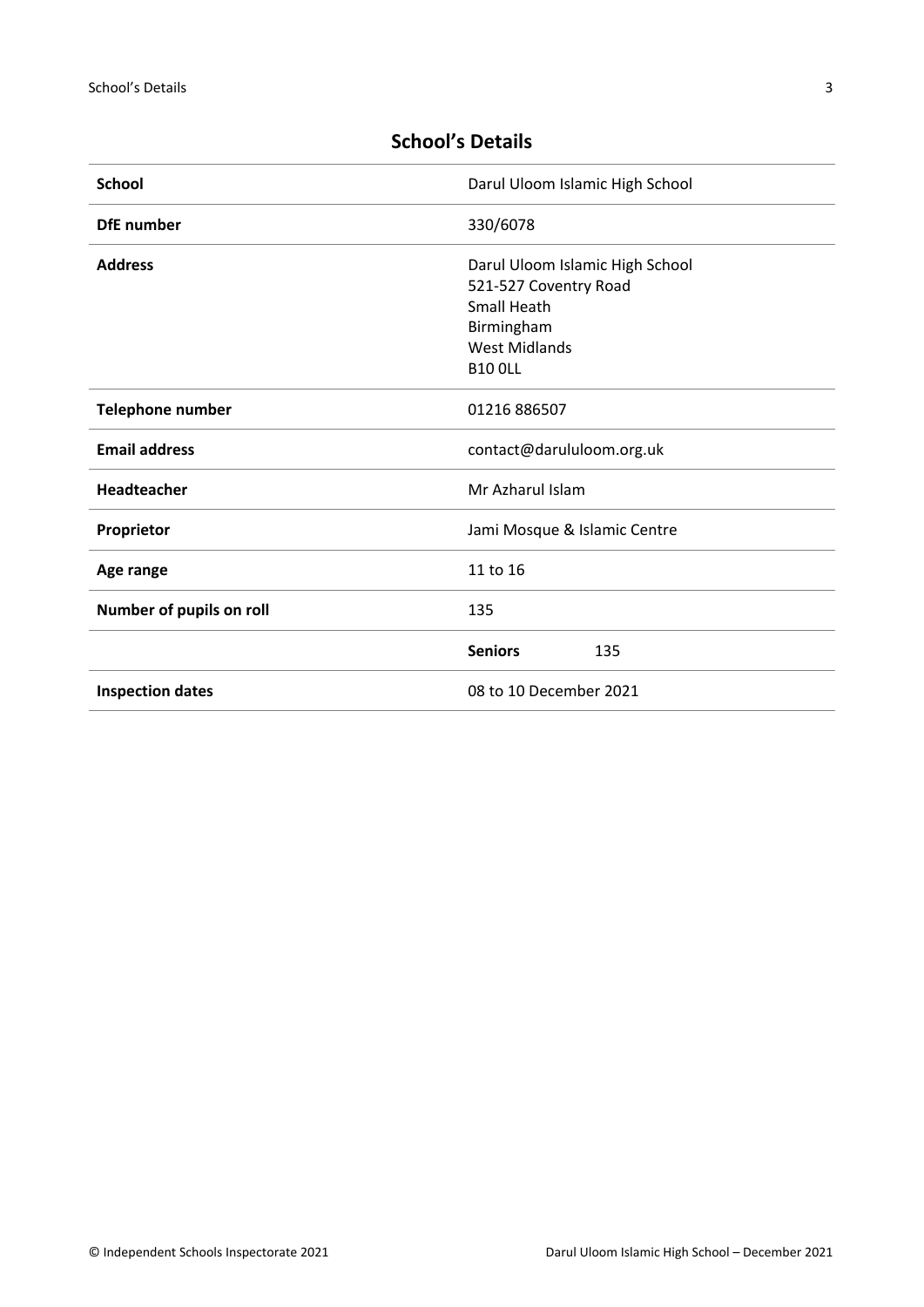## <span id="page-3-0"></span>**1. Background Information**

### <span id="page-3-1"></span>**About the school**

- 1.1 Darul Uloom Islamic High School is an independent day school for male pupils aged between 11 and 16. The school was founded in 1985 and is managed by the adjacent Jami Mosque and Islamic Centre. Members of the mosque act as trustees and provide governance, supported by a number of advisors from the local community. The school day is divided into a morning session of Islamic Studies and an afternoon session during which pupils study a range of national curriculum subjects. Since the previous inspection, the school has appointed a new headteacher and chair of trustees.
- 1.2 During the period March to August 2020, the whole school was closed. During this period of closure the school provided remote learning materials for all pupils.
- 1.3 In the interests of infection control during the COVID-19 (coronavirus) pandemic, inspection evidence was gathered partly remotely and partly on site to reduce contact within the school setting.
- 1.4 In line with the direction given by the Department for Education (DfE) at the time, no evaluation has been made of the nature or effectiveness of any provision made during the period March to August 2020, including its impact on pupils' learning, achievement or personal development. Any concerns relating to pupils' welfare during this period which directly relate to measures implemented by the school have been considered.
- 1.5 During the lockdown period of January to March 2021, all pupils received remote learning provision at home.
- 1.6 In 2020 and 2021, public examinations were not held. For pupils who would have been expected to take these examinations, centre-assessed grades and, in 2021, teacher-assessed grades were awarded.

## <span id="page-3-2"></span>**What the school seeks to do**

1.7 The school's aim is to inspire respectful, law-abiding, tolerant British Muslims versed in Islamic knowledge, to be models for their respective communities. It seeks to inspire pupils to excel academically in an atmosphere of respect, tolerance, understanding and solidarity where they put Allah and His Messenger (peace be upon him) at the heart of everything they do.

#### <span id="page-3-3"></span>**About the pupils**

1.8 Pupils come from Muslim families living in the local area. Nationally standardised test data provided by the school indicates that the ability of the pupils in the school is average. The school has not identified any pupils as having special education needs or disabilities (SEND) and no pupil has an education health care (EHC) plan. The school has identified all pupils as having English as an additional language.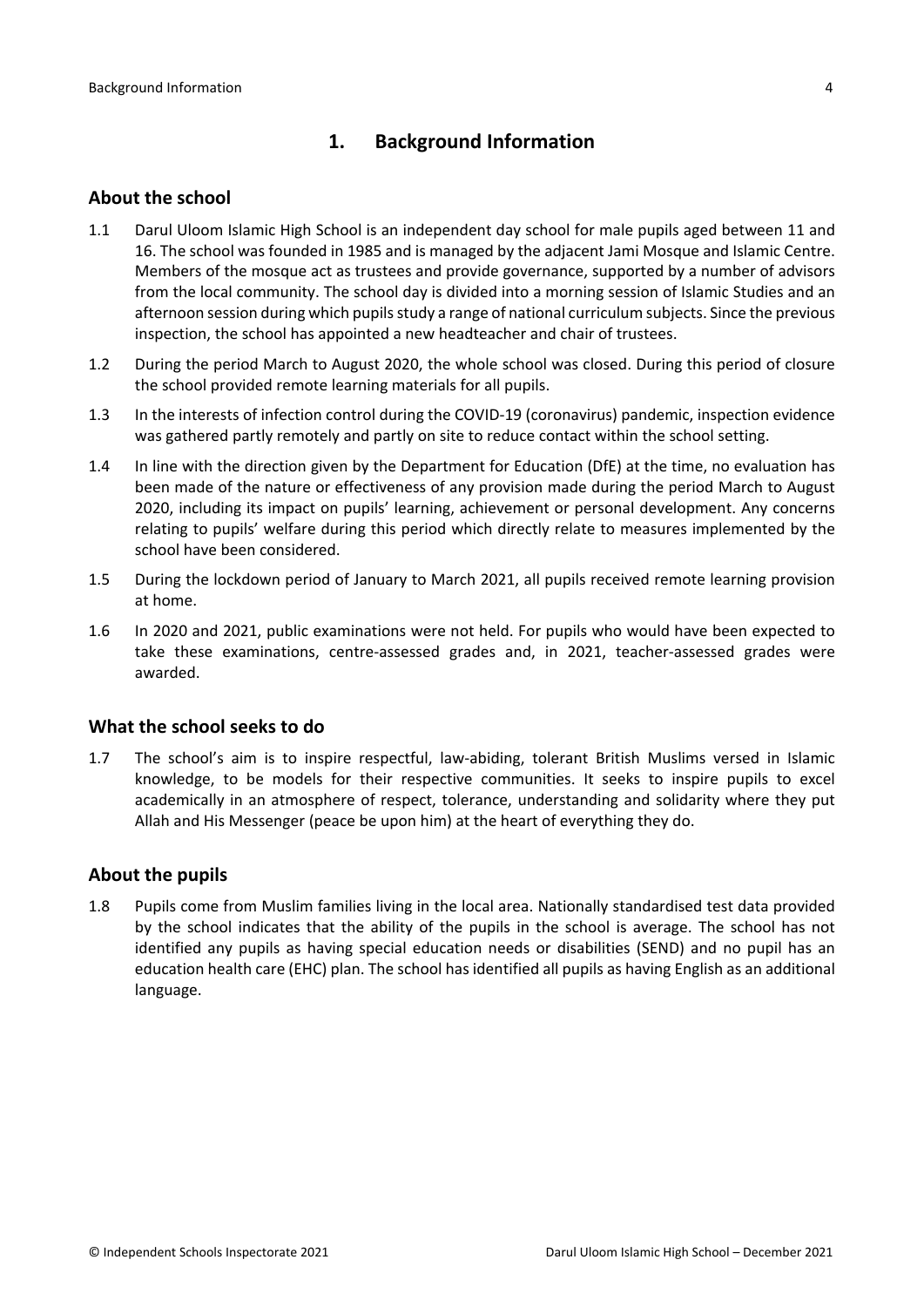## <span id="page-4-0"></span>**2. Regulatory Compliance Inspection**

## <span id="page-4-1"></span>**Preface**

The Independent Schools Inspectorate (ISI) is approved by the Secretary of State to inspect schools which are, or whose heads are, in membership of the associations which form the Independent Schools Council (ISC) and report on the extent to which they meet the Independent School Standards ('the standards') in the Schedule to the Education (Independent School Standards) Regulations 2014. Additionally, inspectionsreport on the school's accessibility plan under Schedule 10 of the Equality Act 2010 and the ban on corporal punishment under section 548 of the Education Act 1996. Inspections also comment on the progress made to meet any compliance action points set out in the school's most recent statutory inspection.

ISI inspections are also carried out under the arrangements of the ISC Associations for the maintenance and improvement of the quality of their membership.

**This is a COMPLIANCE ONLY inspection and as such reports only on the school's compliance with the standards.** The standards represent minimum requirements and judgements are given either as **met** or as **not met**. All schools are required to meet all the standards applicable to them. Where the minimum requirements are not met, this is clearly indicated and the school is required to take the actions specified.

Inspections do not include matters that are outside of the regulatory framework described above, such as: an exhaustive health and safety audit; compliance with data protection requirements; an in-depth examination of the structural condition of the school, its services or other physical features; contractual arrangements with parents; an investigation of the financial viability of the school or its accounting procedures.

Inspectors may be aware of individual safeguarding concerns, allegations and complaints as part of the inspection process. Such matters will not usually be referred to specifically in published reports in this document but will have been considered by the team in reaching its judgements.

Links to the standards and requirements can be found here: The Education [\(Independent](http://www.legislation.gov.uk/uksi/2014/3283/contents/made) School Standards) [Regulations](http://www.legislation.gov.uk/uksi/2014/3283/contents/made) 2014.

**COVID-19: Inspection judgements do not cover the period March to August 2020 inclusive.**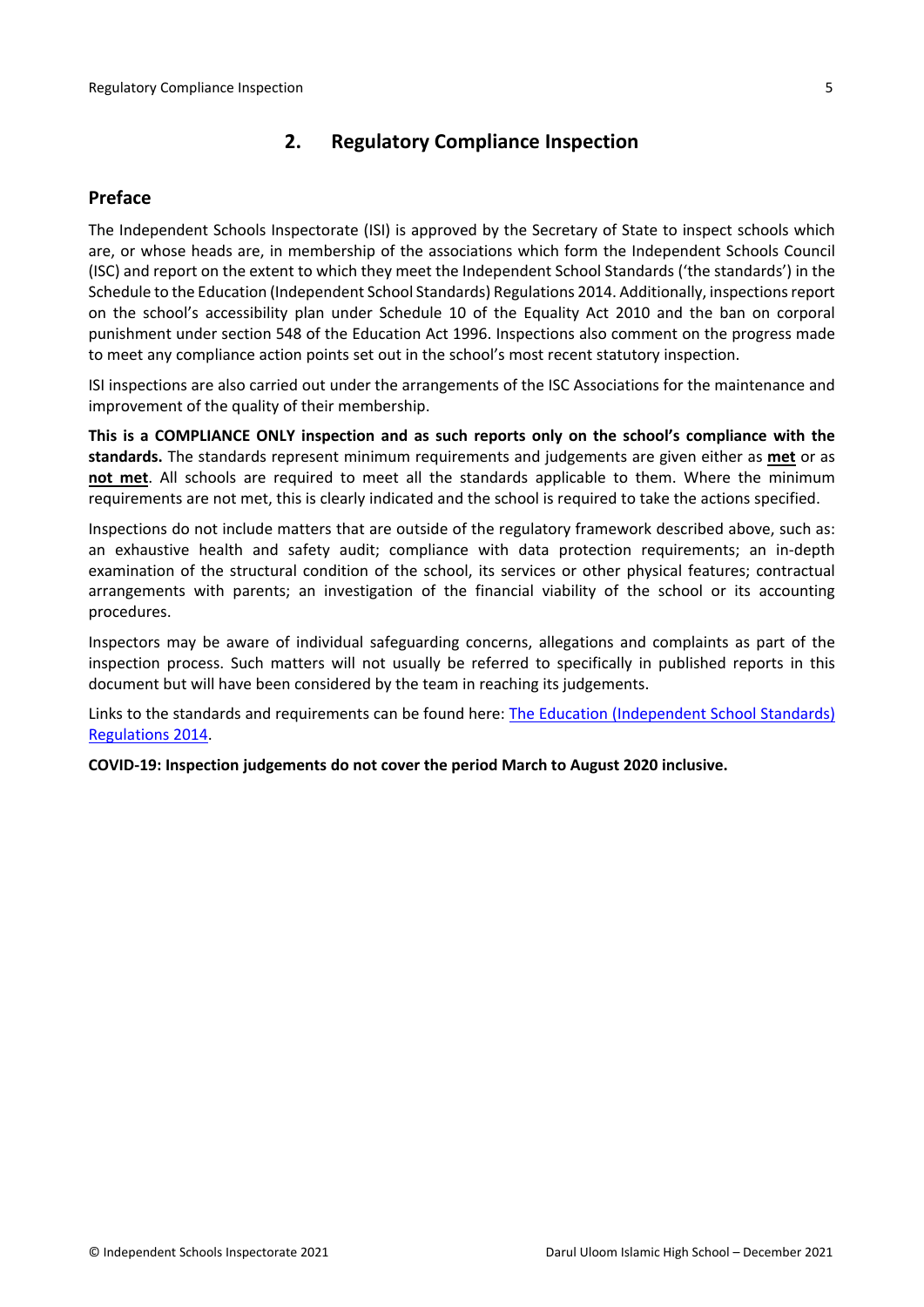## <span id="page-5-0"></span>**Key findings**

**2.1 The school does not meet all of the required standards in the schedule to the Education (Independent School Standards) Regulations 2014 and associated requirements, and should take immediate action to remedy deficiencies as detailed below.**

## <span id="page-5-1"></span>**PART 1 – Quality of education provided**

- 2.2 At GCSE in the years 2018 to 2021 performance has confirmed that teaching enables pupils to make good progress in the context of Part 1 paragraph 3(a).
- 2.3 The curriculum is documented, supported by appropriate plans and schemes of work for the pupils and covers the required breadth of material. The teaching enables pupils to make good progress, encompasses effective behaviour management and is supported by suitable resources. A suitable framework for the assessment of pupils' performance is in place.
- 2.4 Pupils receive relationships and sex education in the senior school, except in so far as they are lawfully excused. The school has consulted parents and published a written statement of its policy which has regard to the relevant statutory guidance.
- **2.5 The standards relating to the quality of education [paragraphs 1–4] are met.**

## <span id="page-5-2"></span>**PART 2 – Spiritual, moral, social and cultural development of pupils**

- 2.6 Principles and values are actively promoted which facilitate the personal development of pupils as responsible, tolerant, law-abiding citizens.
- **2.7 The standard relating to spiritual, moral, social and cultural development [paragraph 5] is met.**

## <span id="page-5-3"></span>**PART 3 – Welfare, health and safety of pupils**

- 2.8 Good behaviour is promoted; bullying is prevented so far as reasonably practicable; health and safety requirements are met, including those relating to fire safety; provision is made for first aid. Pupils are properly supervised; admission and attendance registers are maintained, as required, and there is a strategic approach to risk assessment. A disability access plan is in place.
- 2.9 However, due regard has not been paid to current statutory guidance, as the safeguarding policy does not have due regard for *Keeping Children Safe in Education* (KCSIE) 2021. Staff safeguarding training is delivered regularly. However, there is not an effective process in place to ensure that training is provided for those staff who are unable to attend, or to ensure that all staff fully understand their roles and responsibilities in promoting the welfare of pupils. Whilst the school has remedied some policy deficiencies during the inspection, the proprietor has not ensured that due regard is paid to all statutory guidance when revising the policy. Some suitability checks required on those responsible for governance have not been completed prior to appointment.
- **2.10 The standards relating to welfare, health and safety in paragraphs 9–16, the requirement of Schedule 10 of the Equality Act 2010 (accessibility plan), and the ban on corporal punishment under section 548 of the Education Act 1996 are met, but that in paragraph 7 [safeguarding] is not met.**

## **Action point 1**

**The school must ensure that the safeguarding policy pays full regard to the latest statutory guidance [paragraph 7(a) and 7(b)].**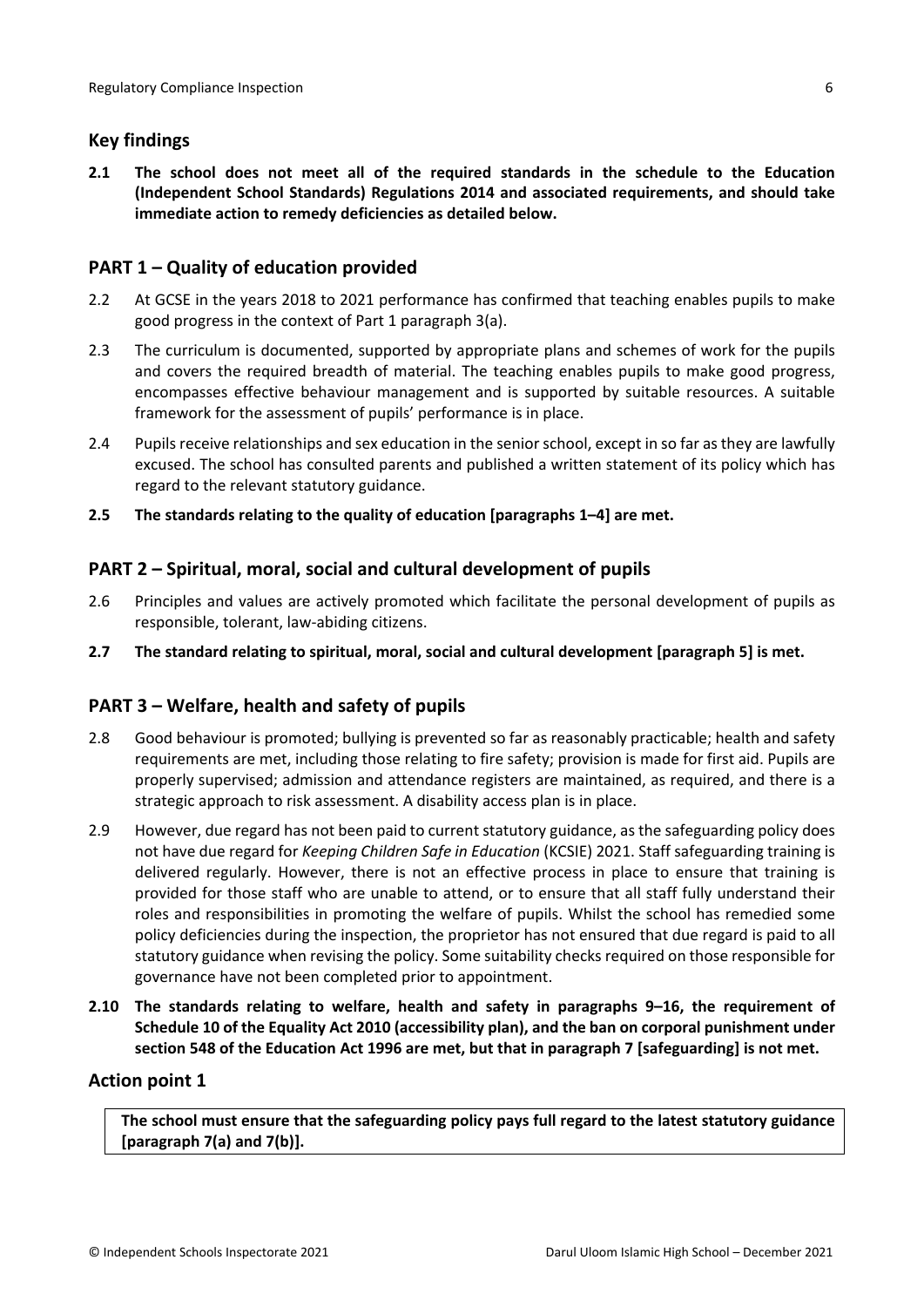## <span id="page-6-0"></span>**Action point 2**

**The school must ensure that all staff are fully trained and cognisant of their roles and responsibilities [paragraph 7(a) and 7(b)].**

### **Action point 3**

**The school must ensure that a barred list check has been completed for all trustees prior to appointment, as required by statutory guidance [paragraph 7(a) and 7(b)].**

## **PART 4 – Suitability of staff, supply staff, and proprietors**

- 2.11 The school makes appropriate checks to ensure the suitability of staff, supply staff and proprietors, and a register is kept as required.
- **2.12 The standards relating to the suitability of those in contact with pupils at the school [paragraphs 17–21] are met.**

### <span id="page-6-1"></span>**PART 5 – Premises of and accommodation at schools**

- 2.13 Suitable toilet and changing facilities, and showering facilities where required by the standard, and appropriate accommodation for pupils' medical and therapy needs are provided. The premises are maintained to a standard commensurate with health and safety; acoustics and lighting are appropriate; water provision is adequate. Suitable outdoor space is provided for physical education and outdoor play.
- **2.14 The standards relating to the premises and accommodation [paragraphs 22–31] are met.**

## <span id="page-6-2"></span>**PART 6 – Provision of information**

- 2.15 A range of information is made available to parents, inspectors and the Department for Education on request to the school office. This includes details about the curriculum, the school's arrangements for admission, behaviour and exclusions, bullying, health and safety, first aid, details of the complaints procedure, and the number of complaints registered under the formal procedure during the preceding school year, and the provision for any with education, health and care plans or English as an additional language. It also includes particulars of the school's academic performance during the preceding school year, inspection reports and (for parents only) a report at least annually of their own child's progress.
- 2.16 Other information that is required to be provided by the school, including details of the proprietor, the ethos of the school and the safeguarding policy have not been readily provided during the period in which the school's website has been unavailable.

#### **2.17 The standard relating to the provision of information in paragraph 32 is not met.**

#### **Action point 4**

**The school must ensure that all required information is provided to parents, inspectors and the Department for Education [paragraph 32(1)(a), 32(2)(a), 32(2)(b)(ii), 32(2)(c) and 32(2)(d)].**

#### <span id="page-6-3"></span>**PART 7 – Manner in which complaints are handled**

2.18 Parental complaints, if any, are handled effectively through a three-stage process, (informal, formal and a hearing before a panel of three, one of whom is independent of the school). Each stage has clear time scales, and at the third stage the panel can make findings and recommendations which are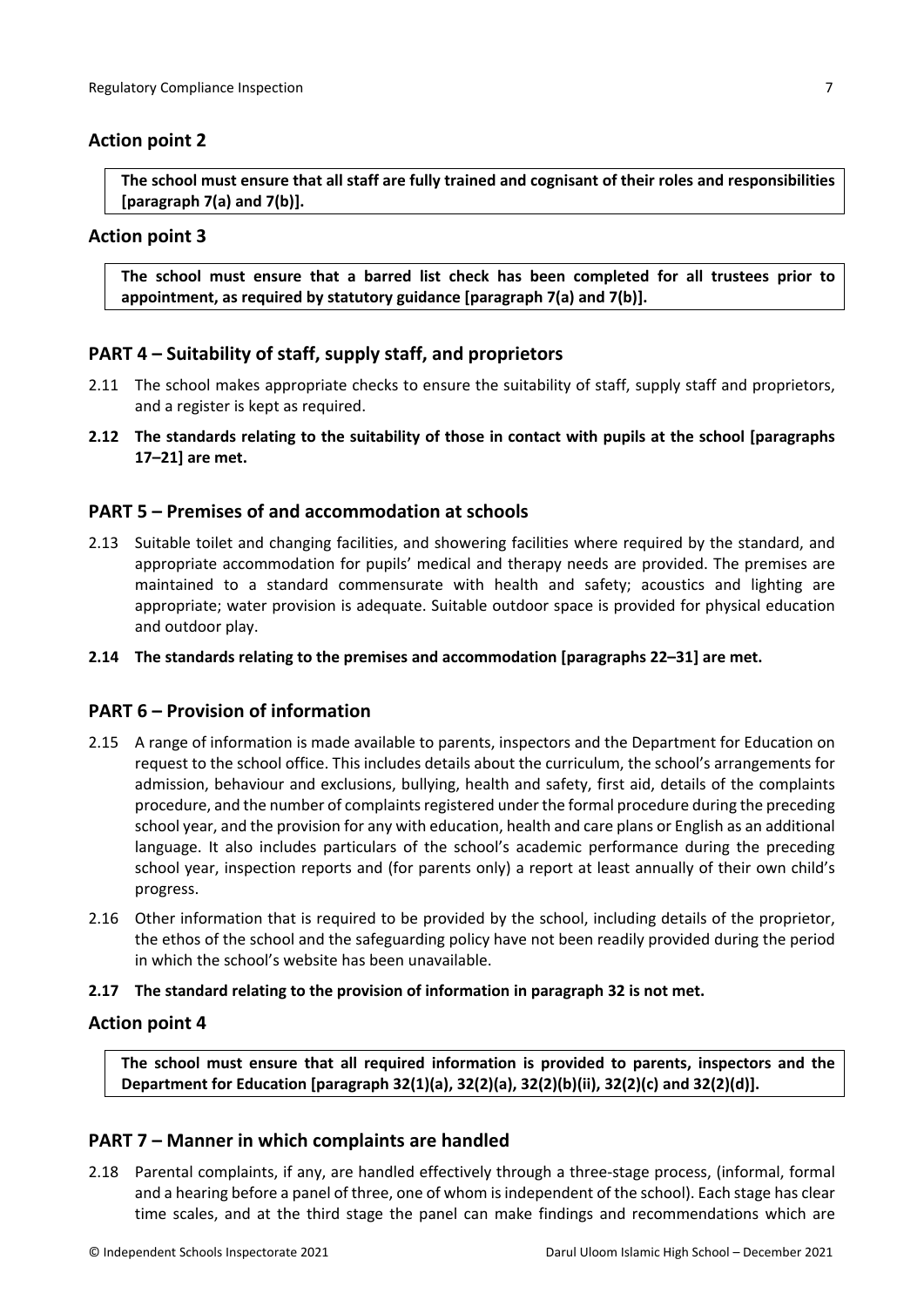communicated to the complainant. Records are kept appropriately, including of any action taken, whether or not a complaint is successful.

#### **2.19 The standard relating to the handling of complaints [paragraph 33] is met.**

#### <span id="page-7-0"></span>**PART 8 – Quality of leadership in and management of schools**

- 2.20 The proprietor has not ensured that the leadership and management demonstrate good skills and knowledge, and fulfil their responsibilities effectively, so that the other standards are consistently met, and they actively promote the well-being of the pupils.
- 2.21 The proprietor has not ensured that all staff fully understand their roles and responsibilities in promoting the welfare of pupils. Whilst the school has remedied some policy deficiencies during the inspection, the proprietor has not ensured that due regard is paid to all statutory guidance when revising the policy. Staff safeguarding training is not adequate. Furthermore, suitability checks on those responsible for governance, have not been completed on time. Information that is required to be provided by the school has not been readily provided during the period in which the school's website has been unavailable.

#### **2.22 The standard relating to leadership and management of the school in paragraph 34 is not met.**

#### **Action point 5**

**The school must ensure that the leadership and management demonstrate good skills and knowledge, and fulfil their responsibilities effectively, so that the other standards are consistently met, and they actively promote the well-being of the pupils [paragraph 34(1)(a), (b) and (c)].**